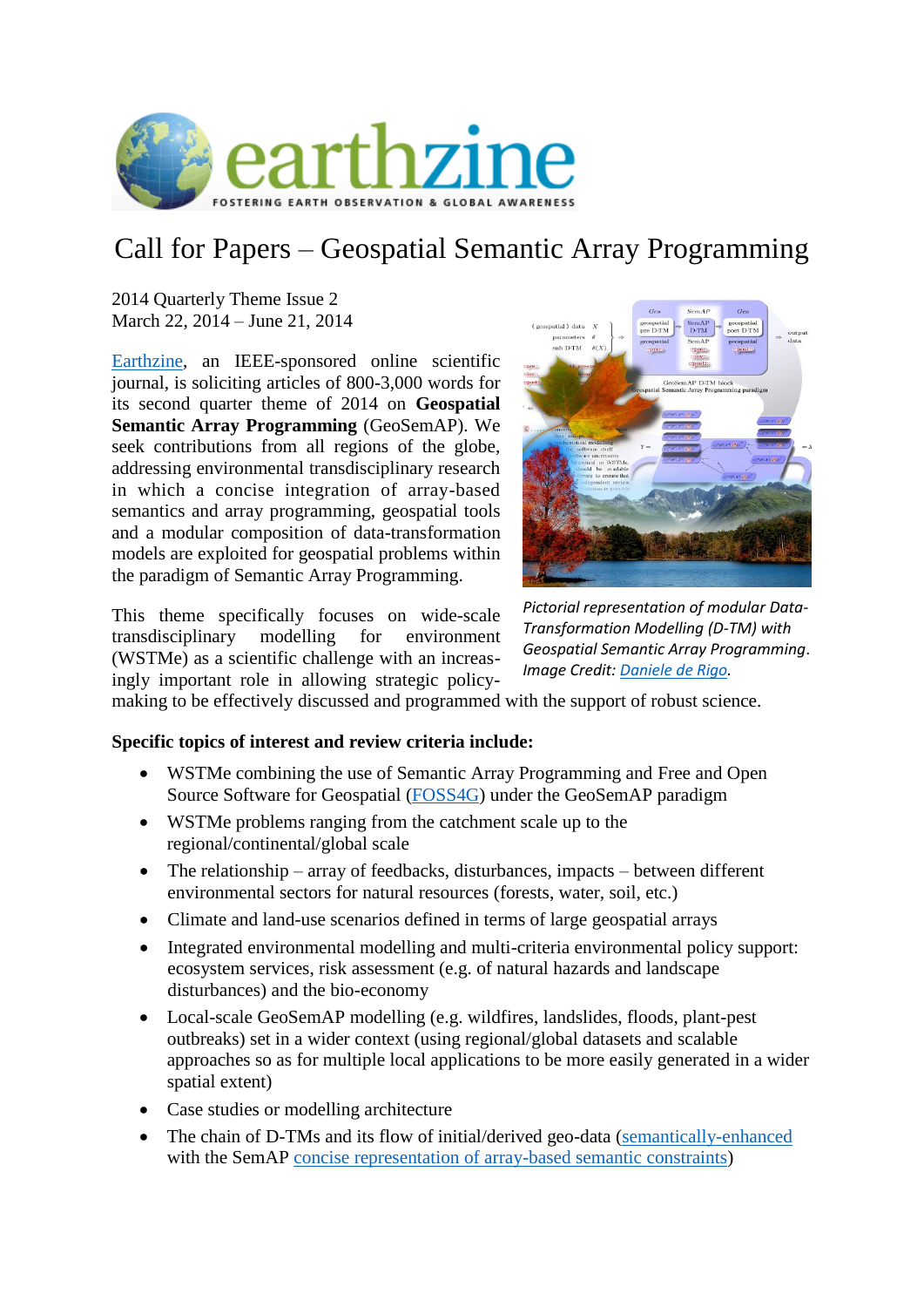- The modular use of [free software](http://scholar.google.com/scholar?cluster=17751536887456926788) and preferably also of [open data](http://dx.doi.org/10.1038/486441a) (e.g. by documenting how free alternatives may replace proprietary tools and data)
- Data interoperability is recommended (by using standard/portable data formats, e.g.  $1, 2, 3, 4, ...)$  $1, 2, 3, 4, ...)$  $1, 2, 3, 4, ...)$  $1, 2, 3, 4, ...)$  $1, 2, 3, 4, ...)$  $1, 2, 3, 4, ...)$  $1, 2, 3, 4, ...)$  $1, 2, 3, 4, ...)$
- Preferably open geospatial standard (compliance with OGC standards and  $-$  if meaningful – regional standards, such as the European INSPIRE Directive)

Natural resources such as forests, water and soil, along with climate, land-use and a plethora of anthropogenic changes, are subject to a network of interactions whose large scale effects may be significant. Systemic disturbances of landscape, such as wildfires, storms and plant pest outbreaks (possibly exacerbated by climate change and shifting ecological niches) are typical and worrying examples. Their impacts range from altered carbon cycle, soil erosion and landslide susceptibility to perturbed habitat connectivity, runoff, floods and seasonal allocation of water resources. Non-obvious modelling aspects of a given spatio-temporal scale for a given discipline may potentially reverberate, bringing systematic biases in other scales and disciplines (systems of systems).

This challenging level of complexity requires integrated modelling practices to be scalable in coping with arrays of often nonlinear and uncertain WSTMe relationships. Earth observation and computational science are intrinsically linked. They are expected to deal with such a modular array of transdisciplinary aspects while ensuring that they are concise and preserve semantics. This is desirable in order to better communicate key messages and issues between different scientific communities and policy-makers. Transparency – also due to the open science approach, including free scientific software and open data – is a goal to strive for as it supports society in clearly understanding and controlling the implications of the technical apparatus on collective environmental decision-making.

The characteristic WSTMe heterogeneity of available geospatial information, complexity of systems and multiple sources of uncertainty (including those related to scientific software) may affect the robustness, transparency and comprehensibility of hypotheses and results. A gap exists between mathematical modelling and its crucial software implementations, which are often difficult to access and understand. A similar difficulty also may apply for obtaining and understanding essential data. Concise array-based approaches (with array programming tools) have proved helpful in mitigating the complexity of WSTMe.

Semantics may be seen as another key aspect, dealing with both computational modelling [\(Semantic Array Programming,](http://ur1.ca/drk29) SemAP) and with the overall dependability of geoinformation processing based on [transparent geospatial tools.](http://ur1.ca/g552m) A new approach for WSTMe has recently emerged by introducing a lightweight integration of SemAP and geospatial tools. WSTMe problems are addressed with chains of [data-transformation models](http://ur1.ca/g552b) (D-TM), each expressed as a semantically-enhanced module with concise array-based notation. This is called Geospatial Semantic Array Programming (GeoSemAP), and promises intermediate data and information layers to be more easily described in their multifaceted semantics so as to increase the fault-tolerance, transparency and reproducibility of WSTMe. This might also help to better communicate part of the policy-relevant knowledge, often difficult to transfer from technical WSTMe to the science-policy interface.

**Important dates:** Queries to the editors may be sent at any time. Submission of original articles and other content will be accepted until **June 1, 2014**. Submissions must be in English. Submit inquiries and articles to Managing Editor Jeff Kart at [jkart@earthzine.org.](mailto:jkart@earthzine.org)